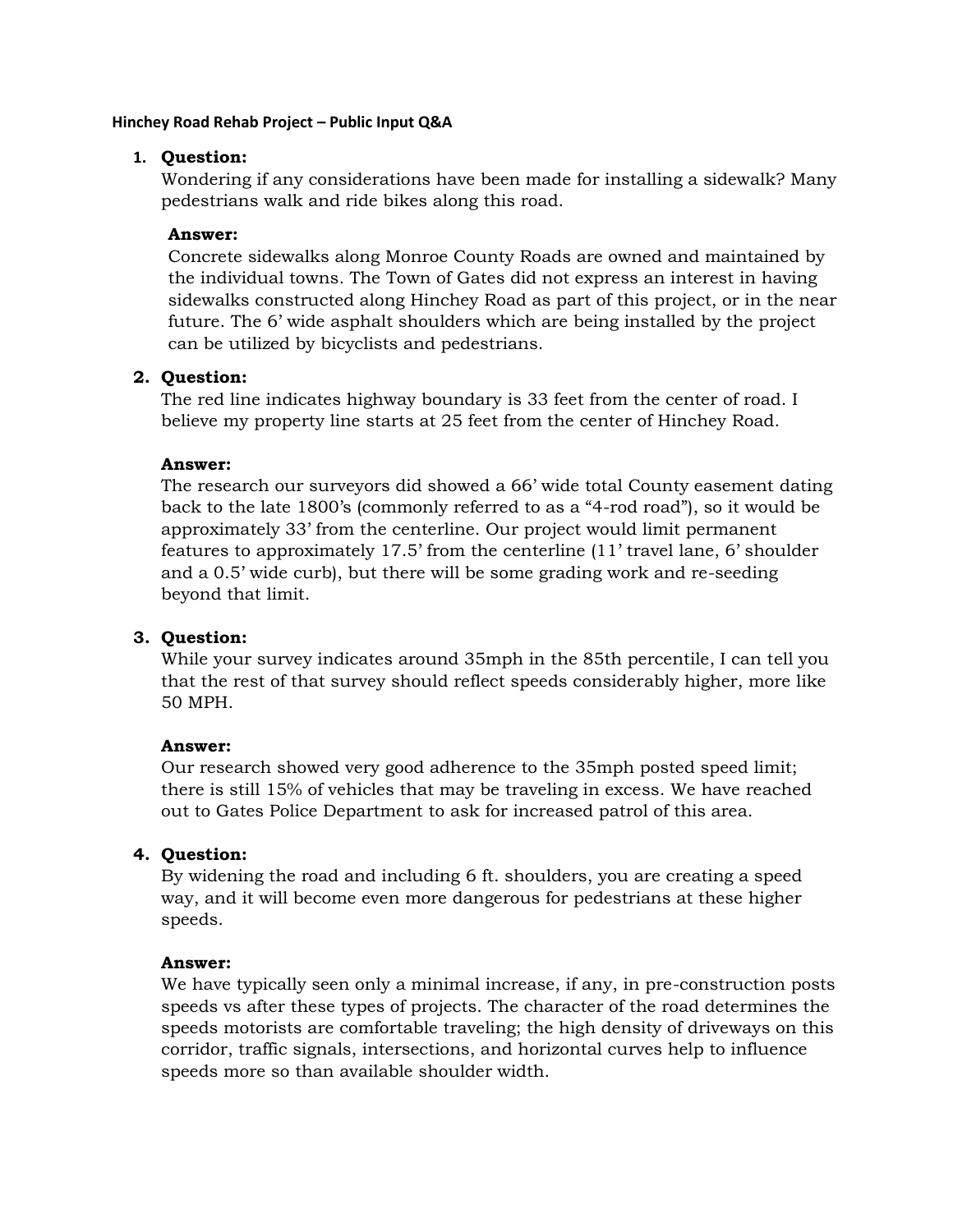Monroe County has a similar "complete streets" policy to all of New York State, where we evaluate roads for use by all users (cars, trucks, bicycles, and pedestrians) and add reasonable accommodations when appropriate. Pedestrians and bicyclists benefit greatly from having a shoulder to utilize; it also helps with drainage and reduces conflicts with post office vehicles/garbage trucks/deliveries, etc…

# **5. Question:**

The weight limit on Hinchey road is 4 tons maximum. In addition to the usual delivery vehicles and utility trucks, I have seen many 18 wheelers on Hinchey road, so the weight limit is not enforced. By widening the road with 6 foot of asphalt, you are encouraging a truck route on a residential street. In addition, one of these days, they are going to clip power lines stretched across the street.

## **Answer:**

All power lines should be high enough to provide adequate vertical clearance. We will review the signs for the weight posting to ensure they meets current standards (both size and installation location(s)). We can also request additional police enforcement.

Please note that Hinchey Road is not a residential side street; it is a County road as such all vehicles and types should be allowed to use it. It is currently posted 4ton limit at both ends due to poor (wet) subgrade/pavement. After improvements to the roadway, we may need to re-evaluate the need for a restriction.

## **6. Question:**

I have rarely seen evidence of flooding, and a curb will become a hindrance for snow plows and obstacle for driveways.

## **Answer:**

We have maintenance records of showing many drainage issues throughout the corridor. Sometimes you may not notice standing water in the road (or even in lawn areas), but the roadway subgrade is completely saturated which leads to premature failure of the road surface (and subsurface), which we are also seeing.

## **7. Question:**

There is no doubt that Hinchey Road needs to be rehabilitated and I encourage the long overdue repaving, but I think you are creating more safety problems with this project than you realize. The City is migrating into Gates, but the rest of Gates is not being treated as a thoroughfare.

#### **Answer:**

We need to provide the necessary infrastructure to handle increasing traffic volumes throughout the county. I suspect that Hinchey Road has seen some unusually high traffic the past few years since the construction work at I-